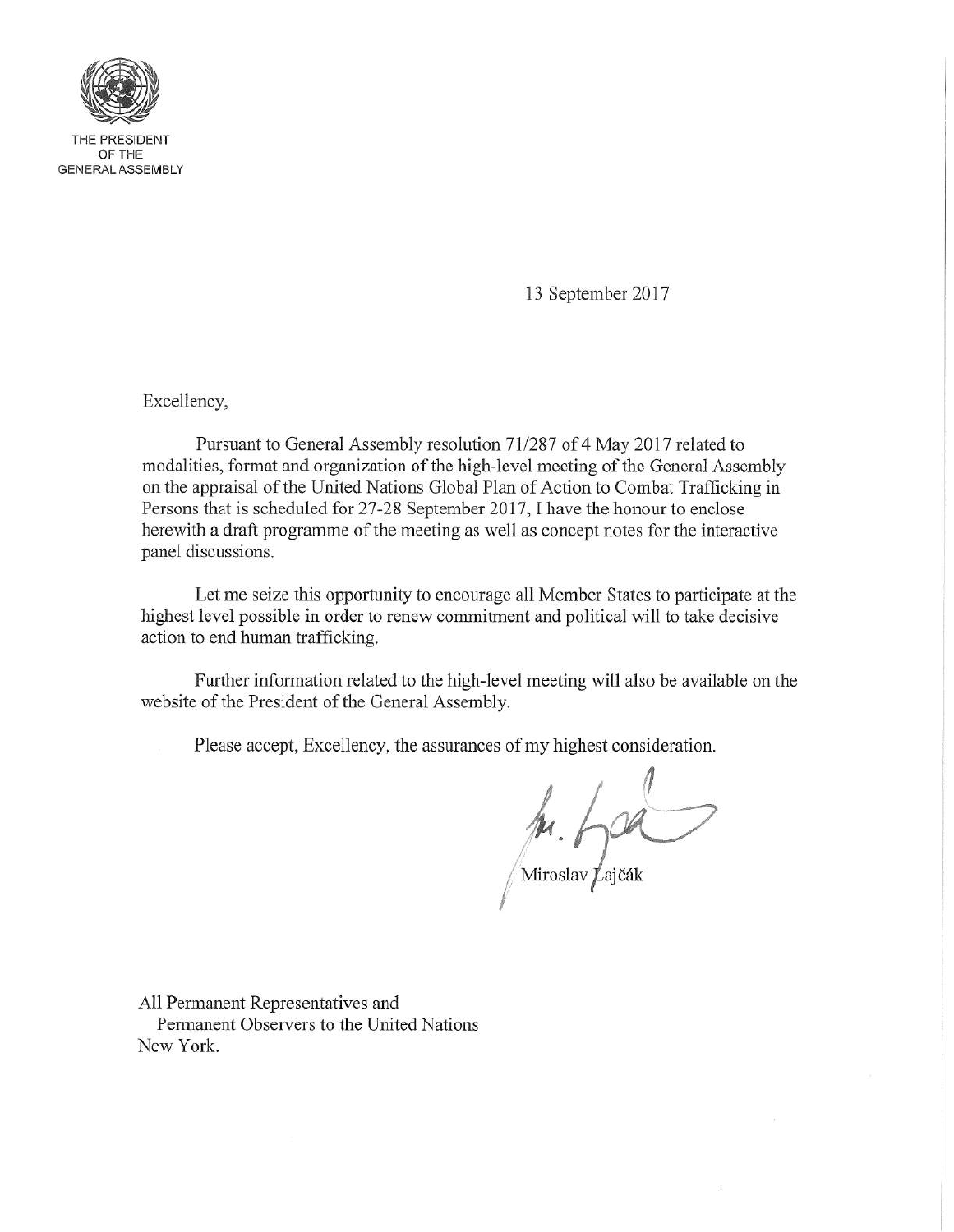"The Global Plan of Action and effective partnerships for the prevention and prosecution of trafficking in persons; achievements, gaps and challenges, also taking into consideration the implementation of the Sustainable Development Goals"

New York, September 27, 2017

3:OOpm-4:30 pm

# I. Background

In accordance with GA resolution 71/287 on the "modalities, format and organization of the high-level meeting of the General Assembly on the appraisal of the United Nations Global Plan of Action to Combat Trafficking in Persons, "a High-Level Meeting will be convened on 27-28 September 2017 to appraise progress achieved in the implementation of the Global Plan of Action to Combat Trafficking in Persons (resolution 64/293), in order to assess achievements, gaps and challenges, including in the implementation of the relevant instruments.

Two interactive panel discussions will be held on 27 September 2017, each to be chaired by a Member State at the invitation of the President of the General Assembly at its seventy-first session. Interactive panel discussion I of the High-Level Meeting, will address the theme *"The Global Plan of Action and effective partnerships for the prevention and prosecution of trafficking in persons.- achievements, gaps and challenges, also taking into consideration the implementation of the Sustainable Development Goals. "*

## II. Objective

The interactive panel discussion will provide relevant stakeholders with an opportunity to contribute to the appraisal on the progress achieved in the implementation of the United Nations Global Plan of Action to Combat Trafficking in Persons, including the existing gaps and challenges.

The interactive panel should inform Member States on existing partnerships for the prevention, and prosecution of perpetrators of trafficking in persons. Panelists will examine how the SDGs and the Global Plan of Action are mutually reinforcing in addressing the root causes of trafficking, as well as filling gaps in prosecution and prevention of trafficking in persons. The panel will consider the root causes of trafficking in persons including social, economic, cultural, and political factors, as well as gender and age specificities, poverty, abuse, and other issues that contribute to making people vulnerable to trafficking. The panel will also address the gaps and challenges in tackling the "demand" side and addressing this as a key aspect of prevention. The panel will reflect upon how to address the impunity gap in the wake of overall low prosecution and conviction rates. The panel will also take into account the link to the New York Declaration and ongoing processes towards the Global Compact for safe, orderly and regular migration and the Refugee Compact – including the need for more safe, regular and legal pathways to seek protection and to migrate.

# **III.Questions**

I. In what ways is the work towards implementing the 2030 Agenda reinforcing countertrafficking efforts? Which age- and gender specific considerations are to be taken into account? How can UN entities and international organizations, including through ICAT, further support Member States to achieve all anti-trafficking related SDGs?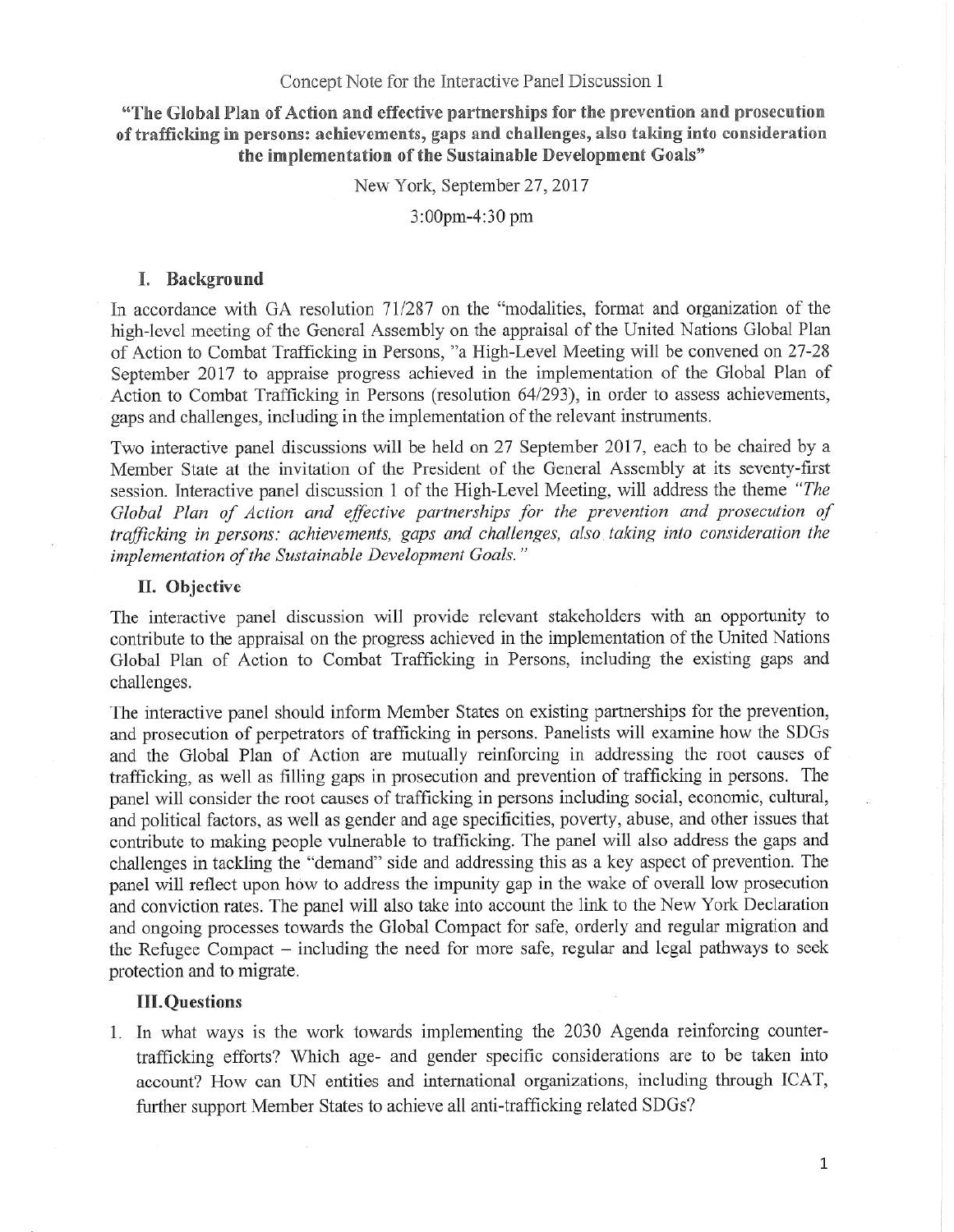- 2. What role does the provision of safe, regular and legal pathways play in the prevention of trafficking?
- 3. How do human rights, age- and gender approaches, feature in offering pathways for the most vulnerable?
- 4. What good practices and lessons learnt can be identified, both at national and international level, in the promotion and implementation of comprehensive responses to prevent trafficking?
- 5. How can we enhance the capacity of law enforcement and criminal justice systems to identify, investigate and prosecute cases of trafficking in persons, analyse financial flows and detect and dismantle criminal networks?
- 6. What good practices and lessons learnt can be shared to tackle the demand side of trafficking at national and regional level?

## IV. Format

The panel will be chaired by a Member State at the invitation of the President of the General Assembly after consultations with regional groups. The panel will include Member States, observers, representatives of United Nations organizations and entities, representatives of international regional and sub-regional organizations, civil society, academic institutions, the private sector and the media.

The chairs of the panel will provide an opening statement of 5 minutes each and will be followed by a 5-minute presentation from the panelists. The floor will then be opened for discussions with interventions from Member States, observers, UN system and other stakeholders who will deliver interventions of no more than 3 minutes each.

## V. Outcome

The outcome will be a summary of the discussions to be presented by the Chair at the closing plenary meeting.

 $\overline{2}$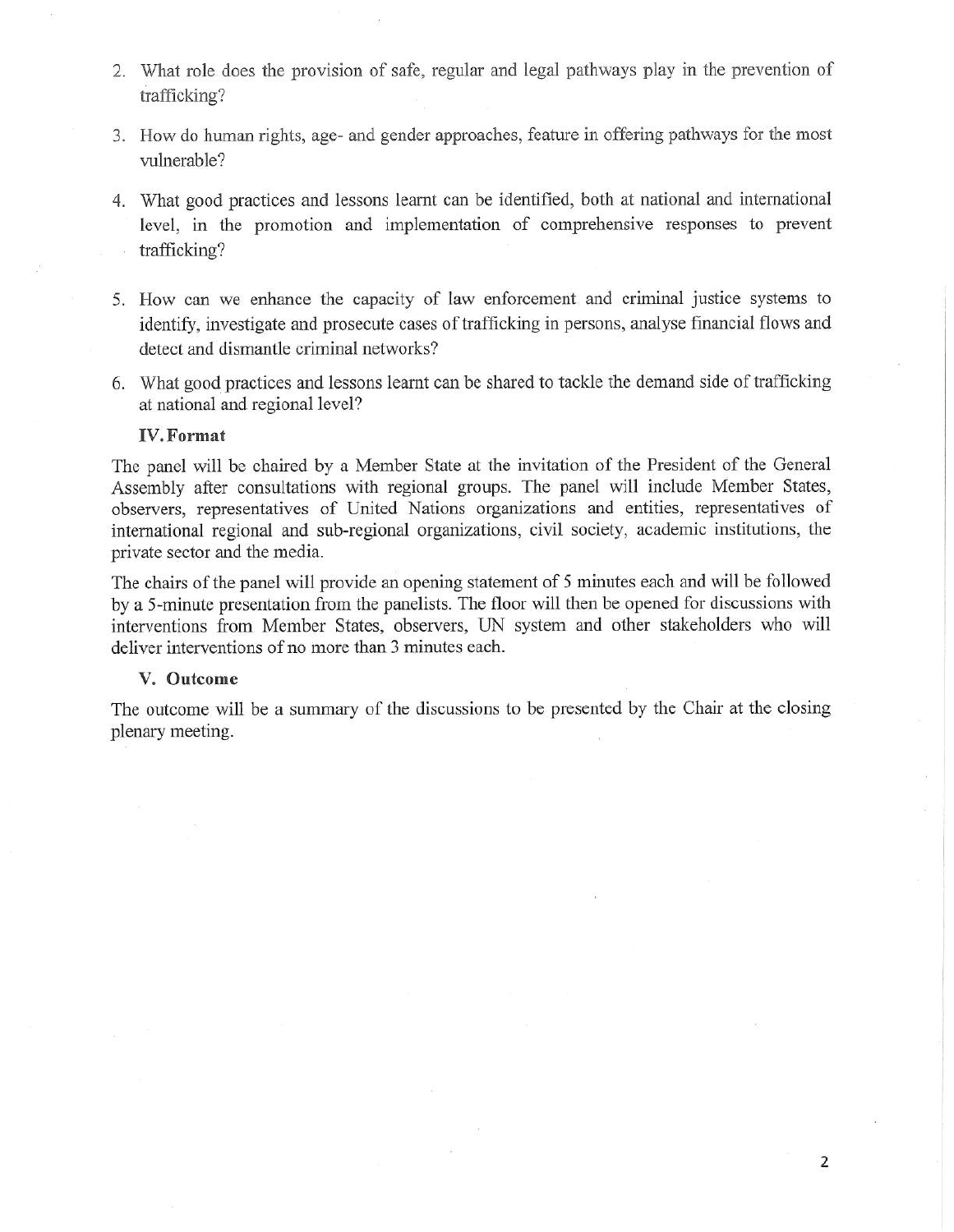## Concept Note for the Interactive panel discussion 2

"The Global Plan of Action and effective partnerships for the protection of and assistance to victims, including through the United Nations Voluntary Trust Fund for Victims of Trafficking in Persons, Especially Women and Children, also taking into consideration the implementation of the Sustainable Development Goals"

New York, 27 September 2017 from 4.30 to 6 p.m.

# I. Background

In accordance with GA resolution 71/287 on the "modalities, format and organization of the high-level meeting of the General Assembly on the appraisal of the United Nations Global Plan of Action to Combat Trafficking in Persons", A high level meeting will be convened on 27-28 September 2017 to appraise progress achieved in the implementation of the Global Plan of Action to Combat Trafficking in Persons ( resolution 64/293), in order to assess achievements, gaps, and challenges, including the implementation of relevant instruments . Two interactive panel discussions will be held on 27 September 2017, each to be chaired by a Member State at the invitation of the President of the General Assembly at its seventy-first session. Interactive panel discussion 2 wil.I address the theme *"The G/obal Plan of Action and effective partnerships for the protection of and assistance to victims, including through the* United Nations Voluntary Trust Fund for Victims of Trafficking in Persons, Especially *Women and Children, also taking into consideration the implementation of the Sustainable Development Goals".*

#### H. **Objective**

To promote interactive and substantive discussions on the above named theme, including to assess achievements, gaps and challenges from the different and unique perspective of relevant stakeholders, such as Member States, observers, representatives of United Nations organizations and entities, and representatives of international, regional and sub-regional organizations, as well as civil society, including non-governmental organizations, academic institutions, the private sector and the media.

#### III. Questions

- 1. What good practices and lessons leamt can be identified in the promotion and implementation of comprehensive and coordinated responses, including partnerships, at the national, regional and international levels, to protect and assist victims of trafficking?
- 2. How can the United Nations Voluntary Trust Fund for Victims of Trafficking in Persons, Especially Women and Children increase its strategic support to organisations that provide direct assistance and protection to victims of trafficking, including access to remedies?

3. How can we incorporate a human rights based approach to addressing trafficking in persons?

4. At national level, are national referral mechanisms the best approach to assisting and protecting victims of trafficking? What challenges do they face? How can we improve

 $\mathbf{1}$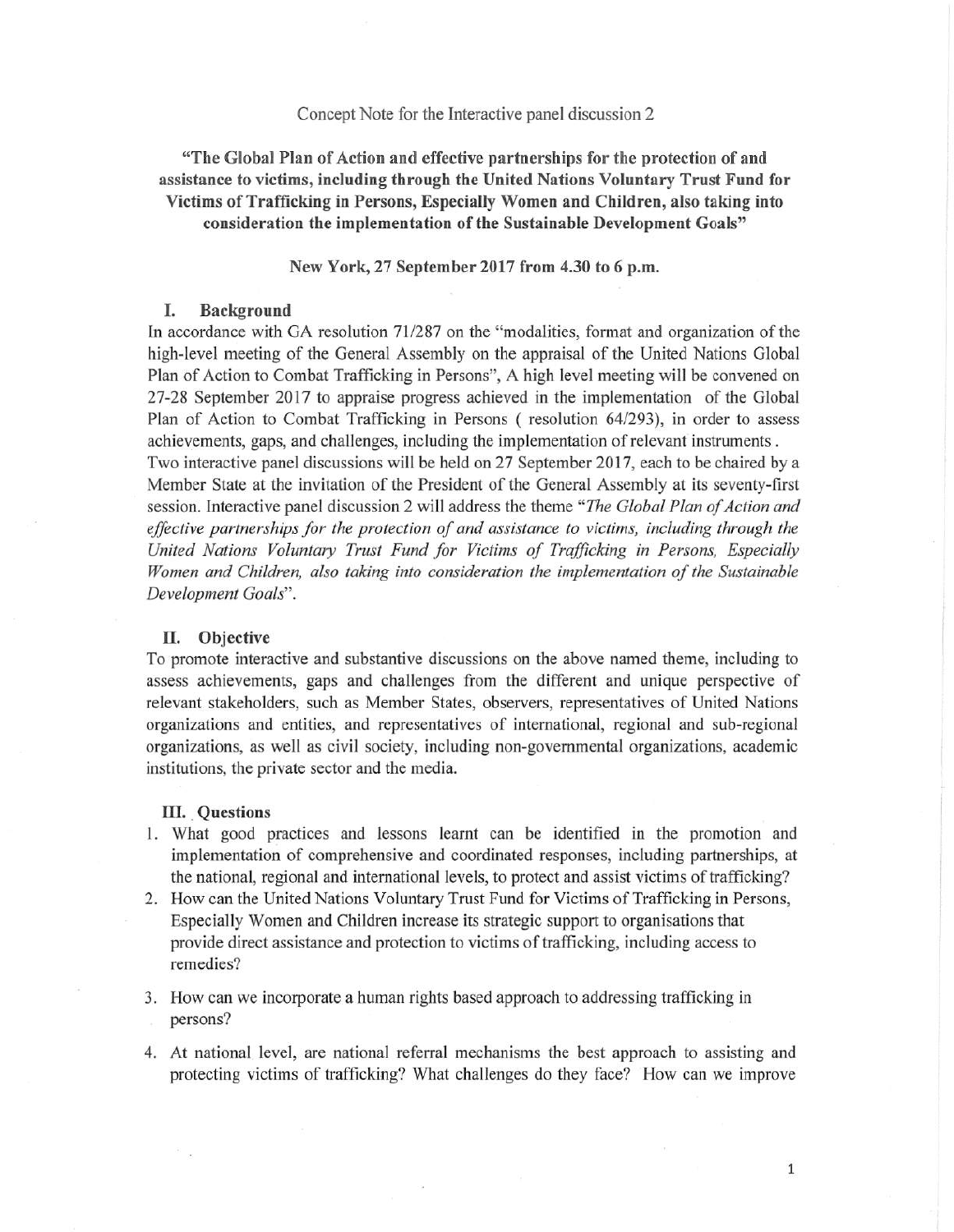them and ensure that they identify, protect and find solutions for all victims of trafficking, including refugees or migrants?

5. How can UN entities and international organisations, including through ICAT, further support Member States to achieve all anti-trafficking related SDGs, including through designing and implementing effective responses to protect and assist trafficking victims, in a manner that 'leaves no one behind'?

#### IV. Format

The panel will be chaired by a Member State at the invitation of the President of the General Assembly after consultations with regional groups. The panel will include Member States, observers, representatives of United Nations organizations and entities, representatives of international regional and sub-regional organizations, civil society, academic institutions, the private sector and the media.

The chairs of the panel will provide an opening statement of 5 minutes each, to be followed by a 5-minute presentation from the panellists. The floor will then be opened for discussions with interventions from Member States, observers, UN system and other stakeholders who will deliver interventions of no more than 3 minutes each.

#### V. Outcome

The outcome will be a summary of the discussions to be presented by the Chair at the closing plenary meeting.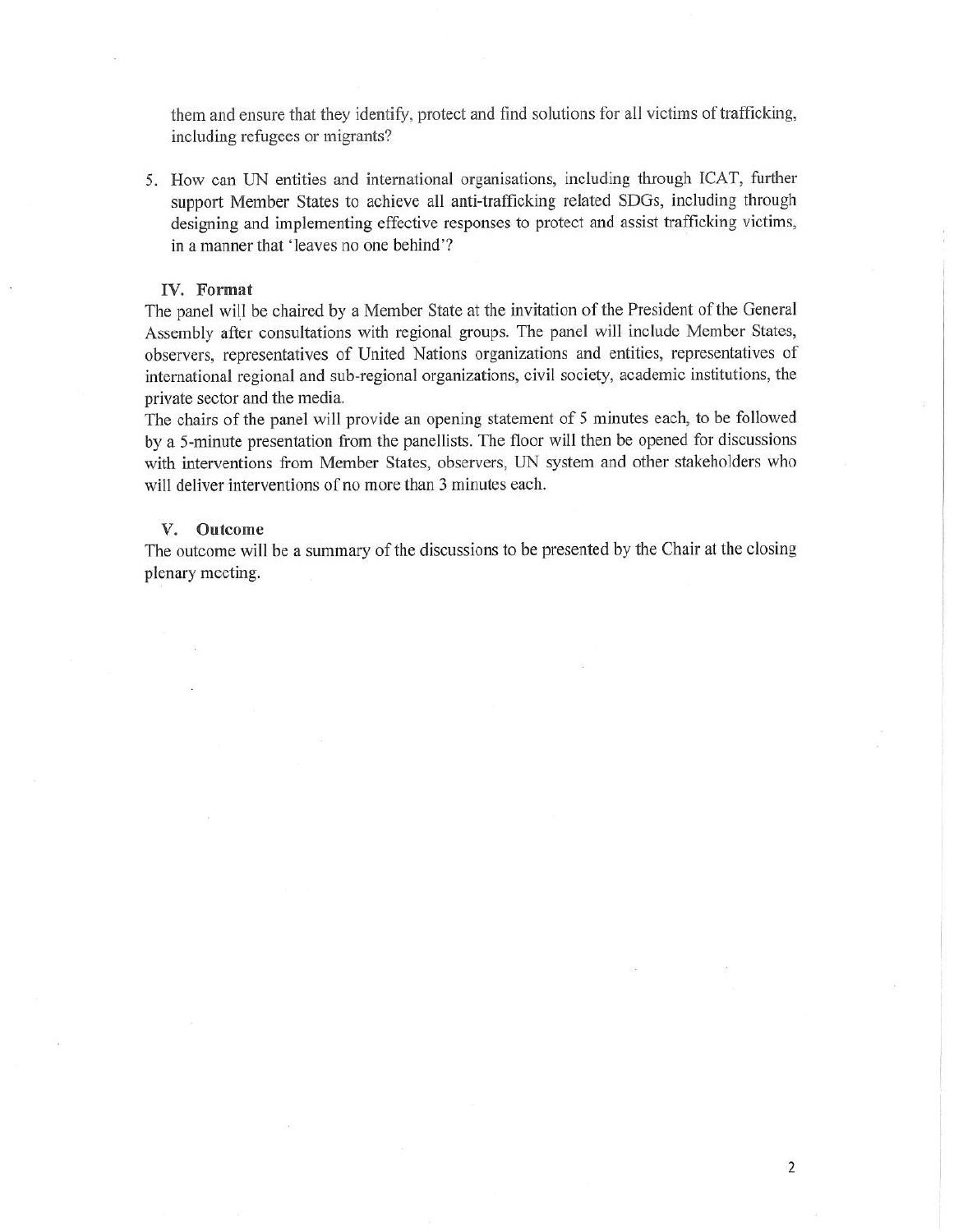## Provisional Programme

# High Level Meeting of the General Assembly for the appraisal of the UN Global Plan of Action to combat human trafficking

## 27-28 September 2017

|                            | Wednesday 27 September 2017                                                             |
|----------------------------|-----------------------------------------------------------------------------------------|
| 10-11 AM<br><b>GA Hall</b> | <b>Opening Segment</b>                                                                  |
|                            | H.E. Mr. Miroslav Lajcák, President of the General Assembly                             |
|                            | H.E. Mr. António Guterres, Secretary General                                            |
|                            | Mr. Yury Fedotov, Under Secretary General, Executive Director of UNODC                  |
|                            | Ms. Maria Grazia Giammarinaro, Special Rapporteur of the Human Rights Council           |
|                            | on trafficking in persons, especially women and children (TBC)                          |
|                            | Ms. Mira Sorvino, UNODC Goodwill Ambassador for the global fight against human          |
|                            | trafficking<br>Ms. Grizelda Grootboom, Civil society representative and victim of human |
|                            | trafficking                                                                             |
|                            |                                                                                         |
| 11Am-1PM                   | Plenary meeting                                                                         |
| 3PM-6PM                    |                                                                                         |
| <b>GA Hall</b><br>3-4:30PM | Panel Discussion 1                                                                      |
| Trusteeship                | The Global Plan of Action and effective partnerships for the prevention and             |
| Council                    | prosecution of trafficking in persons: achievements, gaps and challenges, also          |
|                            | taking into consideration the implementation of the Sustainable Development Goals       |
|                            |                                                                                         |
|                            |                                                                                         |
|                            | Chair: H.E Mr. Marc Pecsteen de Buytswerve, Ambassador, Permanent                       |
|                            | Representative of Belgium to the United Nations                                         |
|                            | Panellists:                                                                             |
|                            | - Ms. Phumzile Mlambo-Ngcuka, Under Secretary General, Executive Director of UN         |
|                            | Women                                                                                   |
|                            | - Mr. Moussa Oumarou, Director of the Governance and Tripartism Department,             |
|                            | International Labour Organization                                                       |
|                            |                                                                                         |
|                            | - Ms. Carmen Carmen Martinez, Legal Regional Director, Women's Link Worldwide           |
| 4:30-6:00 PM               | Panel Discussion 2                                                                      |
| Trusteeship                | The Global Plan of Action and effective partnerships for the protection of and          |
| Council                    | assistance to victims, including through the United Nations Voluntary Trust Fund for    |
|                            | Victims of Trafficking in Persons, Especially Women and Children, also taking into      |
|                            | consideration the implementation of the Sustainable Development Goals                   |
|                            | Chair: H.E. Ms. Alya Ahmed Saif Al-Thani, Ambassador, Permanent Representative          |
|                            | of Qatar to the United Nations                                                          |

ó.